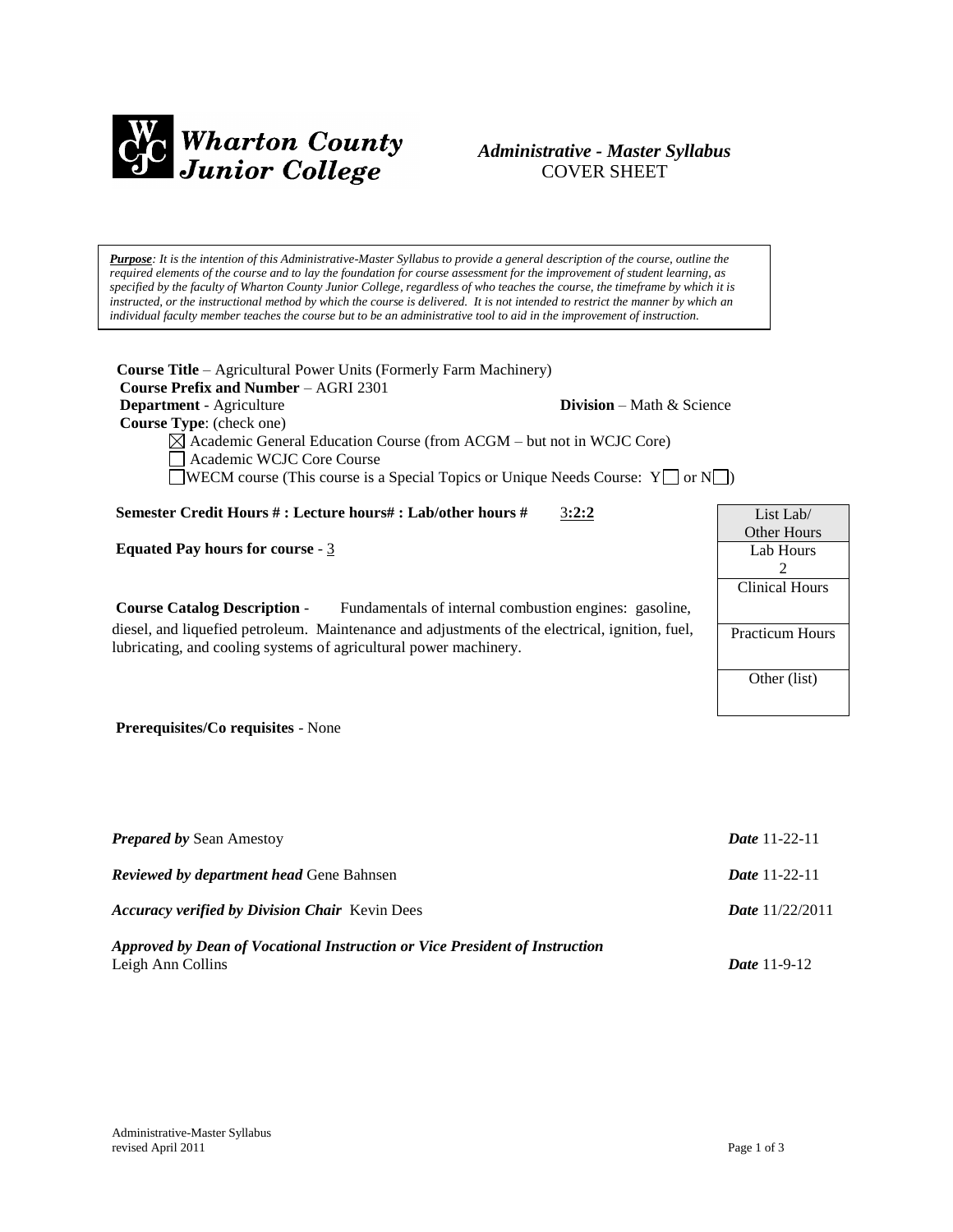

**I. Topical Outline** – Each offering of this course must include the following topics (be sure to include information regarding lab, practicum, clinical or other non-lecture instruction):

Lecture:

| <b>Topical Outline</b>                               | Dedicated Instructional Time |
|------------------------------------------------------|------------------------------|
| Tractor Power, Types of Farm Tractors                | One week                     |
| Tractor Engines, Tractor Fuel Systems                | One week                     |
| Air Induction Systems, Tractor Electrical Systems    | One week                     |
| Cooling and Lubrication Systems, Tractor Power       |                              |
| <b>Transmissions</b>                                 | One week                     |
| Tractor Chassis, Primary Tillage                     | Two weeks                    |
| Disk Tillers, Seedbed Preparation, and Cultivation   | One week                     |
| Soil Pulverizers, Packers, and Mulchers; Shredders   | One week                     |
| <b>Fertilizer Distributors, and Manure Spreaders</b> | One week                     |
| Grain Drills. Row-Crop Planters, and Row-Crop        |                              |
| <b>Cultivators</b>                                   | One week                     |
| Sprayers and Dusters                                 | One week                     |
| Forage Harvesting, Combines                          | Two weeks                    |
| <b>Cotton Harvesters</b>                             | One week                     |
| <b>Machinery Management</b>                          | One week                     |

## **II. Course Learning Outcomes**

| <b>Course Learning Outcome</b>                                                                                                                                         | <b>Method of Assessment</b>            |
|------------------------------------------------------------------------------------------------------------------------------------------------------------------------|----------------------------------------|
| 1.<br>Distinguish between horsepower rating<br>commonly used in tractor advertising, and identify<br>a given tractor as to type and select the right type              | Lecture and exams<br>$\mathbf{1}$ .    |
| of tractor for a given job.<br>Describe the 2-stroke and 4-stroke cycles of<br>2.<br>operation for both spark-ignition and diesel engines                              | 2.<br>Lecture, exams, and assignments. |
| Contrast and compare gasoline and diesel fueled<br>3.<br>engines                                                                                                       | $\mathcal{R}$<br>Lecture and exams     |
| Identify the major parts of an engine and the<br>4.<br>purposes of each, and disassemble and reassemble<br>a small gasoline engine                                     | Lecture, exams, and assignments.<br>4. |
| 5.<br>Describe the components and operation of the fuel,<br>cooling, lubrication, electric, hydraulic, and power<br>transmission systems as used in farm tractors      | 5.<br>Lecture, exams, and assignments. |
| 6.<br>In regards to the farm implements and harvesting<br>equipment covered in the scope of this course, a<br>student should: (a) understand the components and        | Lecture, exams, and assignments.<br>б. |
| operation of each type of machine; (b) be familiar<br>with alternate designs of farm equipment; and (c)<br>understand the basis for routine servicing of<br>equipment. | 7.<br>Lecture, exams, and assignments. |
| Develop a partial budget for machinery costs                                                                                                                           |                                        |